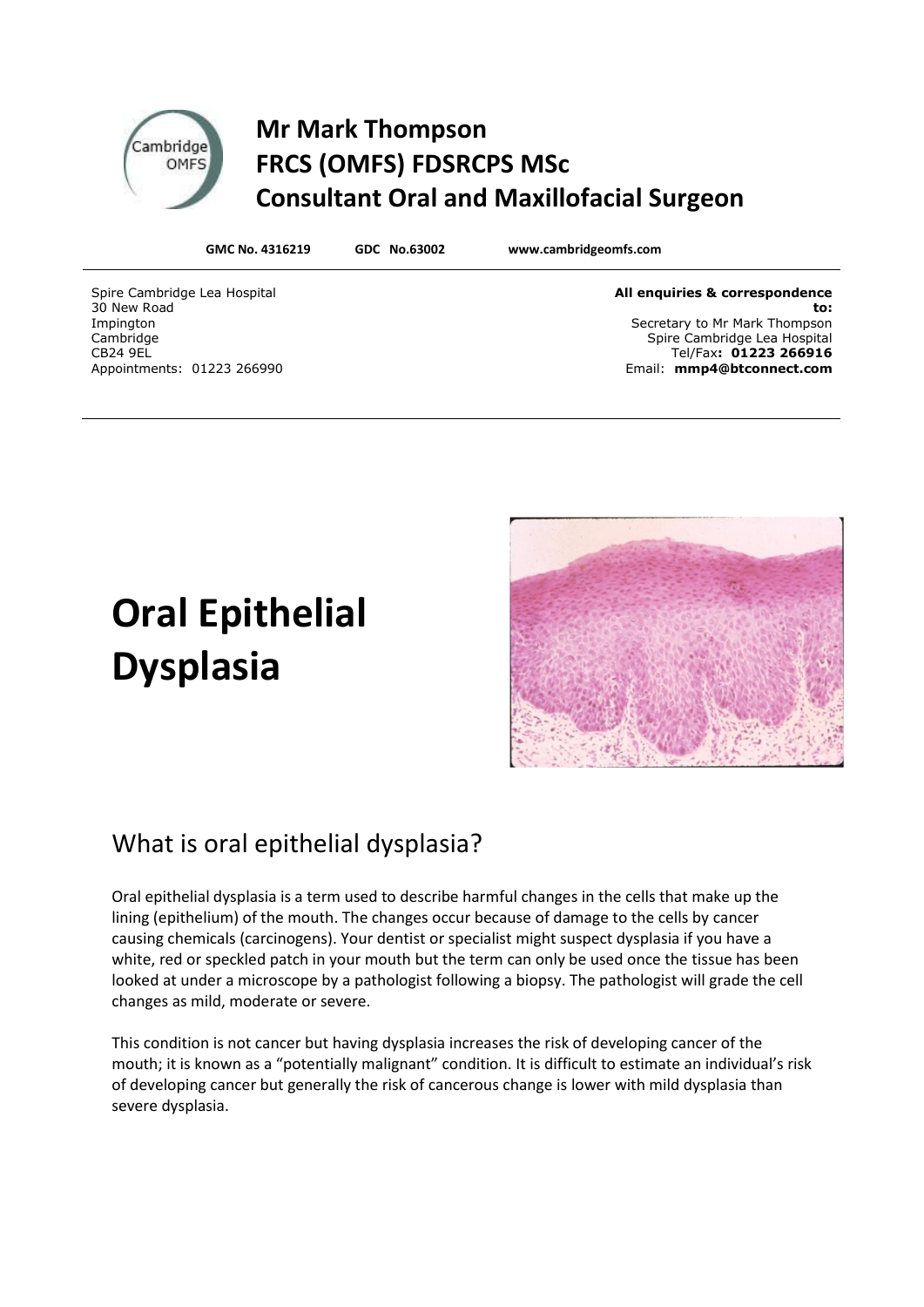## What causes oral epithelial dysplasia?

The main causes of oral epithelial dysplasia are smoking and drinking alcohol. Smoking and drinking alcohol exposes the cells in the mouth lining to harmful chemicals called carcinogens, which cause damage to them. Chewing tobacco and using betel nut or areca nut, alone or in combination with tobacco also causes damage to the cells and increases the risk of developing dysplasia. There is increasing evidence that oral epithelial dysplasia may also be caused by sexually-acquired human papillomavirus (HPV).

A small number of people with none of these risk factors will still get oral epithelial dysplasia, probably due to their genetic make-up.

## Is oral epithelial dysplasia hereditary?

Oral epithelial dysplasia is not inherited. It is a condition that can affect anyone at any age and usually develops after exposure to tobacco and alcohol. It is thought that some people may be more susceptible to carcinogens than others, resulting in increased risk of developing oral epithelial dysplasia.

#### What does oral epithelial dysplasia look like?

Oral epithelial dysplasia cannot be seen by the naked eye but is often found within a patch on the lining (epithelium) of the mouth. The patch may be anywhere in the mouth and can be white, red, or a mixture of red and white. The patch may be any size, from a couple of millimetres to several centimetres. Occasionally there may be an ulcer present. Epithelial dysplasia may extend beyond the visible edges of the white or red patch.

#### What are the symptoms of oral epithelial dysplasia?

The presence of oral epithelial dysplasia within a patch usually causes no symptoms. Occasionally the area may be slightly sore but this is uncommon.

#### How is oral epithelial dysplasia diagnosed?

Oral epithelial dysplasia can only be diagnosed by looking at the epithelial lining and cells under a microscope. A sample (biopsy) is taken from an affected area inside the mouth for examination under a microscope. It is necessary to have a local anaesthetic injection to 'numb' the biopsy site before the procedure. No alternative procedure is able to replace a standard biopsy at present.